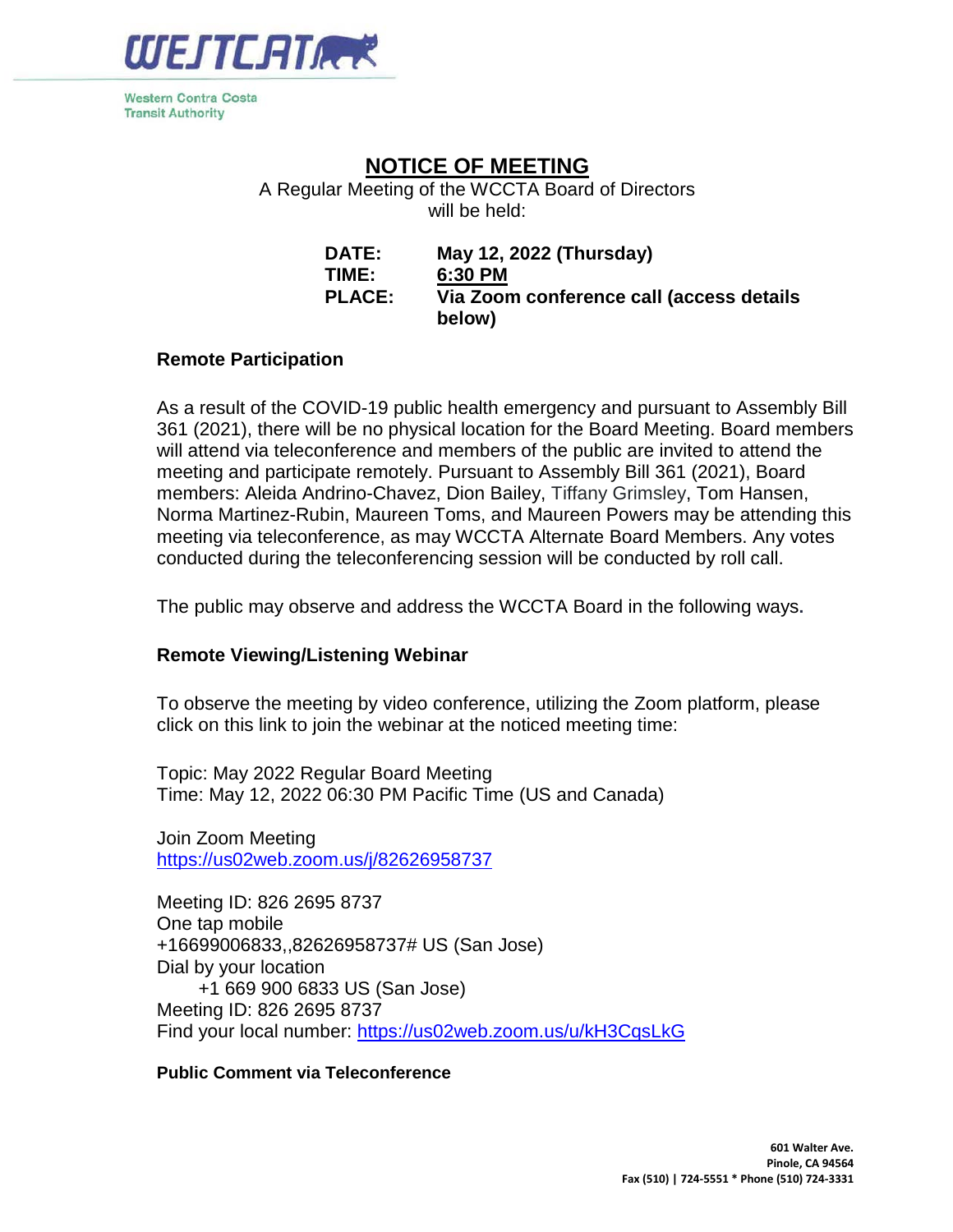the meeting or during the comment period for agenda items. Participants may use the chat Members of the public may address the Board during the initial public comment portion of function on Zoom or physically raise their hands to be recognized.

*Public comments may be submitted via email to info@westcat.org. Please indicate in your email the agenda item to which your comment applies. Comments submitted before the meeting will be provided to the committee Directors before or during the meeting. Comments submitted after the meeting is called to order will be included in correspondence that will be provided to the full Board.* 

 **Americans With Disabilities Act:** In compliance with the Americans With Disabilities Act of 1990, if you need special assistance to participate in a WCCTA Board Meeting or you need a copy of the agenda or the agenda packet in an appropriate alternative format, please contact the WestCAT Administrative Office at (510) 724-3331. Notification at least 48 hours before the meeting or time when services are needed will assist the Authority staff in assuring that reasonable arrangement can be made to provide accessibility to the meeting or service.

## **AGENDA**

**A. CALL TO ORDER, ROLL CALL, PLEDGE OF ALLEGIANCE B. APPROVAL OF AGENDA** 

## **C. PUBLIC COMMUNICATIONS**

 This is the time for members of the public to bring up with the Board of Directors matters of general interest that are not on the agenda. In refer to staff any matters that are brought before them at this time, and the matter may be placed on a future agenda. The time limit is 3 minutes and is accordance with provisions of the Brown Act, the Board will automatically subject to modification by the Chair.

## **1.0 CONSENT CALENDAR**

 1.1 Approval of Expenditures of April, 2022. \*  [**Action Requested: Approve Item 1.1]**

## **2.0 ITEMS FOR BOARD ACTION / DISCUSSION**

- 2.1 Adoption of Resolution 2022-09, Finding that there is a Proclaimed State 30-Day Period Beginning May 13, 2022, Pursuant to AB 361. **[Action**  of Emergency, Finding that Meeting in Person Would Present Imminent Risks to the Health or Safety of Attendees as a Result of the State of Emergency, and Authorizing Remote Teleconferenced Meetings of the Legislative Bodies of the Western Contra Costa Transit Authority for the **Requested: Formal Adoption of Resolution 2022-09] \***
- 2.2 Formal Appointment of Robert Thompson as Director and Debora Harris as Alternate to Represent Western Contra Costa Transit Authority on the Board of Directors of the California Indemnity Pool Joint Powers Authority. **[Action Requested: Formal Appointment of Director and Alternate Positions].**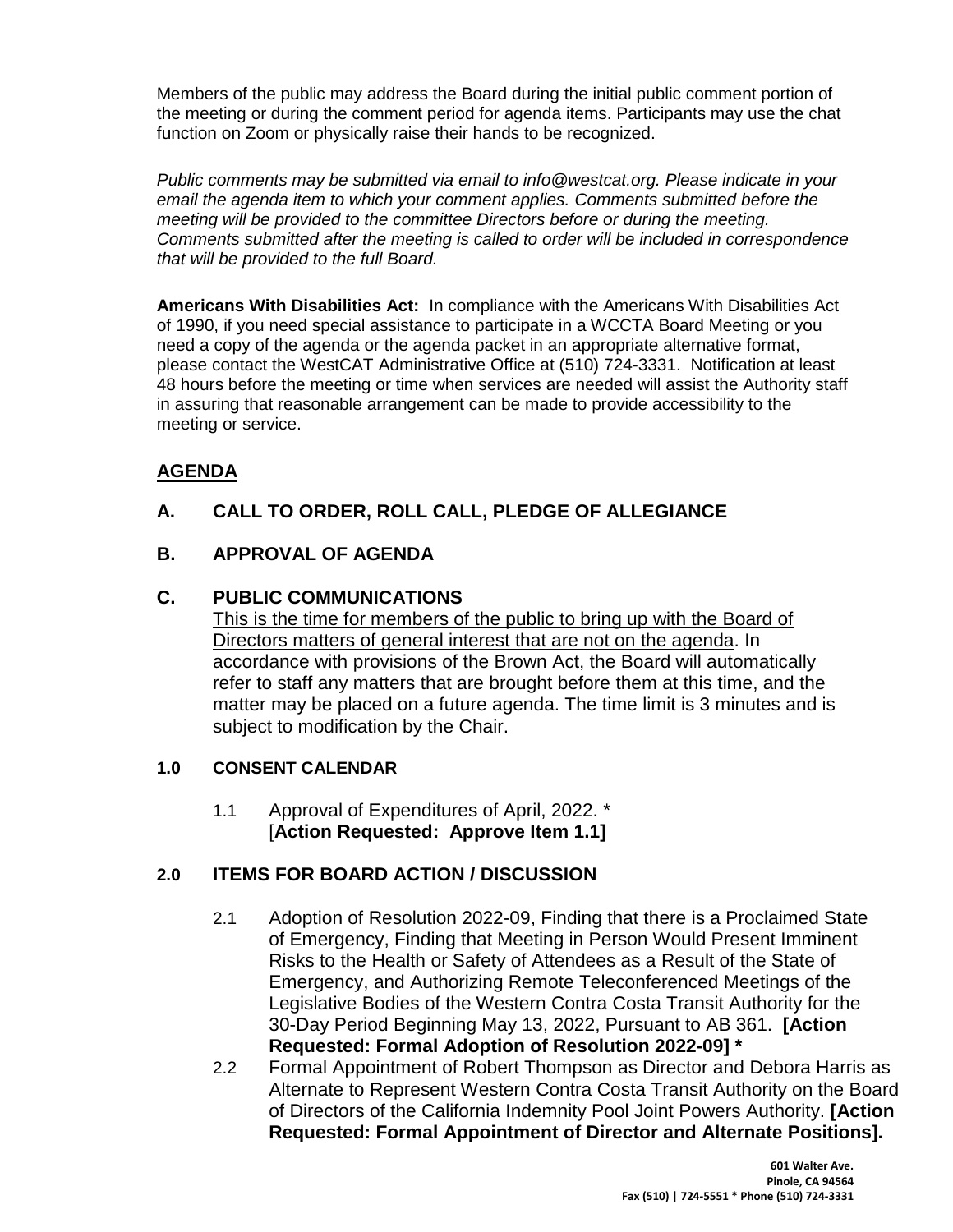- Project List for FY 2022-23; Committing to Comply with all Conditions and Purchase of Replacement Vehicles, Requested SGR Amount \$85,452. 2.3 Adoption of Resolution 2022-10 Approving the SB1 State of Good Repair Requirements set forth in the Certification and Assurances Document and Authorizing the General Manager to Submit a Request for Scheduled Allocation of the SB1 State of Good Repair Funds and to Execute the Related Grant Applications, Forms and Agreements: (Project Name, Local Match for **[Action Requested: Formal Adoption of Resolution 2022-10] \***
- 2.4 Adoption of Disadvantaged Business Enterprise Goal for Federal Fiscal Years 2023-2025 and Authorization for the Release of the DBE Goal for a 30-Day Public Review/45-Day Public Comment Period. **[Action Requested: Approval of the Anticipated Disadvantaged Business Enterprise Goal for Federal Fiscal Years 2023-2025].\***

## **3.0 COMMITTEE REPORTS**

- 3.1 General Manager's Report. **[No Action: Information Only]**
- 3.2 WCCTAC Representative Report **[No Action: Information Only]**

## **4.0 CORRESPONDENCE**

## **5.0 BOARD COMMUNICATION**

## **6.0 CLOSED SESSION (Pursuant to Section 54957(b) of the Ralph M. Brown Act)**

Closed Session—Public Employment (Gov. Code §54957(b)) Position: General Manager

## **7.0 RECONVENE TO OPEN SESSION**

Report of Actions Taken During Closed Session

## **8.0 ADJOURNMENT**

\* Enclosures

 $\sim$  To Be Distributed Separately

 this agenda will be made available for public inspection at the Administration Counter at WCCTA located at 601 Documents provided to a majority of the Board of Directors after distribution of the packet, regarding any item on Walter Avenue, during normal business hours (Pursuant to SB 343 or California Government Code Section 54957.5 -effective July 1, 2008). This information will also be uploaded and posted to the website before the meeting and made available at this lin[k WestCAT Board of Directors.](https://www.westcat.org/Home/InsBoard) The posting of SB 343 information on this website is in addition to the posting of the information at the legally required locations specified above.

#### **Next Regular Board Meeting June 9. 2022**

WCCTA Board meetings are prerecorded and posted for public viewing on the Authority's website at this link: [WestCAT Board of Directors](https://www.westcat.org/Home/InsBoard).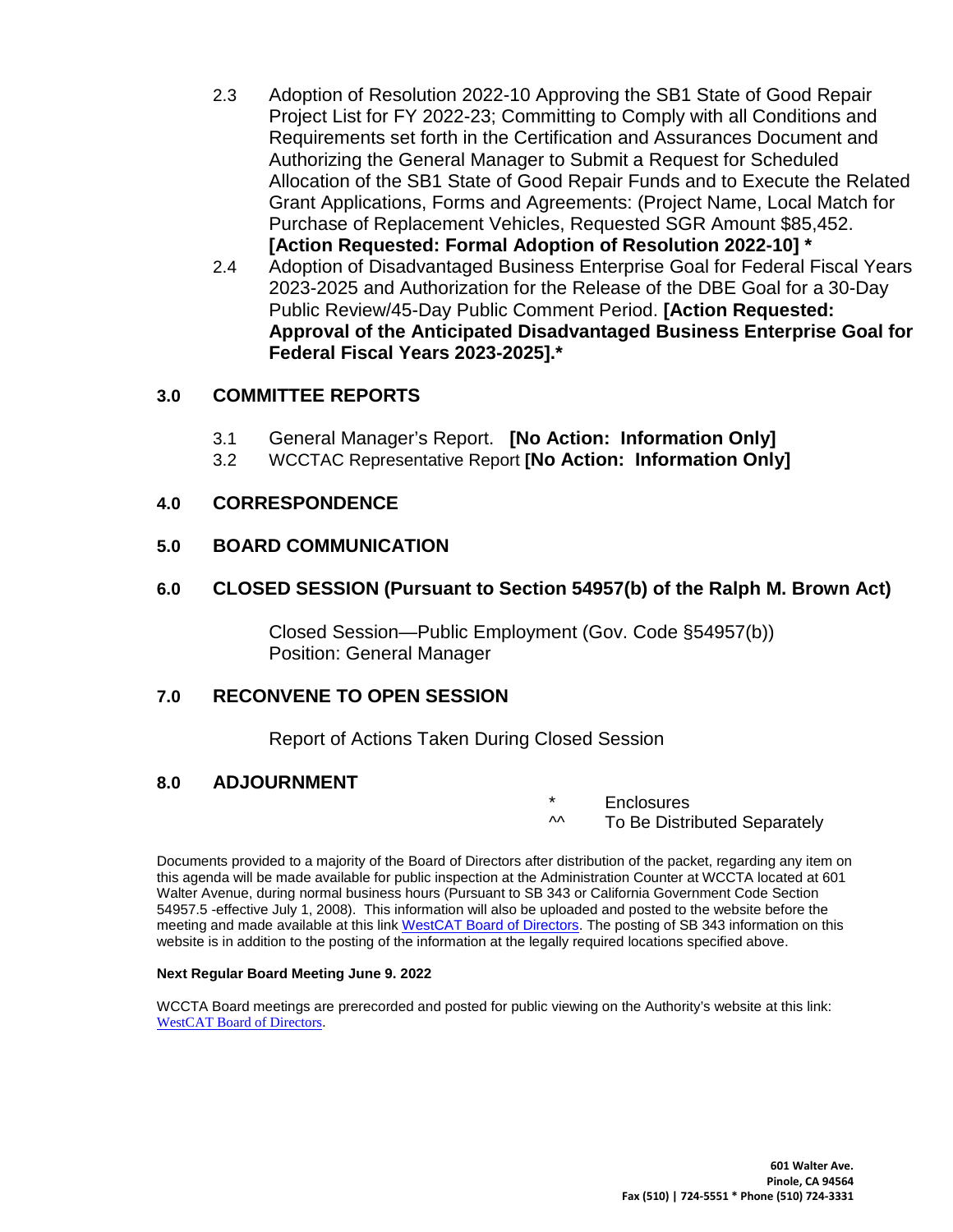# **Agenda Item 1.1** 5/6/22 at 17:10:39.11 Page: 1

### WCCTA - WestCAT Purchase Journal

| Date    | <b>Account ID</b><br><b>Account Description</b>                             | Invoice/CM#    | <b>Line Description</b>                                  | <b>Debit Amount</b> | <b>Credit Amount</b> |
|---------|-----------------------------------------------------------------------------|----------------|----------------------------------------------------------|---------------------|----------------------|
| 4/27/22 | 51200-10                                                                    | ARO0001878     | April - June TC Bus rental                               | 23,486.60           |                      |
|         | Rentals & Leases, Operations<br>20100<br><b>Accounts Payable</b>            |                | <b>AC</b> Transit                                        |                     | 23,486.60            |
| 4/21/22 | 50300-42<br>Outside Service, Non-Veh Mai                                    | 48838          | April inspection                                         | 100.00              |                      |
|         | 20100<br><b>Accounts Payable</b>                                            |                | Afforda-Test                                             |                     | 100.00               |
| 4/21/22 | 50499-60<br>Other Mat & Supplies, Admin                                     | IPXM-69DQ-R1R9 | Office supplies                                          | 134.64              |                      |
|         | 20100<br><b>Accounts Payable</b>                                            |                | Amazon Capital Services, Inc.                            |                     | 134.64               |
| 4/13/22 | 50501-10<br>Telephone, Operations                                           | 000018055980   | March & April phone service $(3/13)$<br>$-4/12/22$       | 105.70              |                      |
|         | 50501-60<br>Telephone, Admin                                                |                | March & April phone service $(3/13)$<br>$-4/12/22$       | 52.84               |                      |
|         | 20100<br><b>Accounts Payable</b>                                            |                | AT&T                                                     |                     | 158.54               |
| 4/15/22 | 50300-10                                                                    | 19535072       | Monitoring fee-Fire (5/1 -                               | 432.76              |                      |
|         | <b>Outside Services</b> , Operations<br>50300-60<br>Outside Services, Admin |                | 8/1/2022<br>Monitoring fee-Fire (5/1 -<br>8/1/2022       | 216.38              |                      |
|         | 20100<br><b>Accounts Payable</b>                                            |                | <b>Bay Alarm Company</b>                                 |                     | 649.14               |
| 4/3/22  | 50300-10<br><b>Outside Services</b> , Operations                            | T137703        | Annual permit renewal                                    | 404.00              |                      |
|         | 20100<br><b>Accounts Payable</b>                                            |                | Bay Area Air Quality Management                          |                     | 404.00               |
| 4/4/22  | 50499-42<br>Other Mat&Suppl, Non-Veh                                        | 4/2022         | Sheilds Harper & Company (paper<br>for fuel Tank system) | 68.62               |                      |
|         | 50908-10<br>Marketing & Advertising, Ope                                    |                | Twlio Inc. (emergency messaging<br>for ridership)        | 50.08               |                      |
|         | 11103<br>Office Equipment & Furniture                                       |                | Walmart.com (computer<br>replacement) - TDA              | 3,773.42            |                      |
|         | 50300-43<br>O/S Service, Non-Veh, Compu                                     |                | Dropbox (Recurring monthly billing<br>for 7 licenses)    | 200.00              |                      |
|         | 50300-42<br>Outside Service, Non-Veh Mai                                    |                | Lowes (Drills & wiring for<br>building)                  | 65.74               |                      |
|         | 11103<br>Office Equipment & Furniture                                       |                | Walmart.com (Computer<br>replacement) - TDA              | 782.70              |                      |
|         | 50300-43<br>O/S Service, Non-Veh, Compu                                     |                | Zoom                                                     | 13.76               |                      |
|         | 50300-42<br>Outside Service, Non-Veh Mai                                    |                | The home Depot (Drillis & wiring<br>for building)        | 140.95              |                      |
|         | 50903-60<br>Fees                                                            |                | Late fee                                                 | 49.00               |                      |
|         | 50903-60<br>Fees                                                            |                | Balance c/f from previous stmt &<br>finance chrg         | 66.94               |                      |
|         | 50410-10<br>Postage, Operations                                             |                | Stamps.com (recurring mthly chrg)                        | 16.66               |                      |
|         | 50410-60<br>Postage, Admin                                                  |                | Stamps.com (recurring mthly chrg)                        | 8.33                |                      |
|         | 50410-10<br>Postage, Operations                                             |                | <b>USPS Stamps (April stamps)</b>                        | 66.67               |                      |
|         | 50410-60<br>Postage, Admin                                                  |                | <b>USPS Stamps (April stamps)</b>                        | 33.33               |                      |
|         | 50410-10<br>Postage, Operations                                             |                | Stamps.com (April postage)                               | 70.23               |                      |
|         | 50410-60<br>Postage, Admin                                                  |                | Stamps.com (April postage)                               | 35.11               |                      |
|         | 50903-60<br>Fees                                                            |                | Finance charge                                           | 1.86                |                      |
|         | 20100<br>Accounts Payable                                                   |                | <b>Bank of America Business Card</b>                     |                     | 5,443.40             |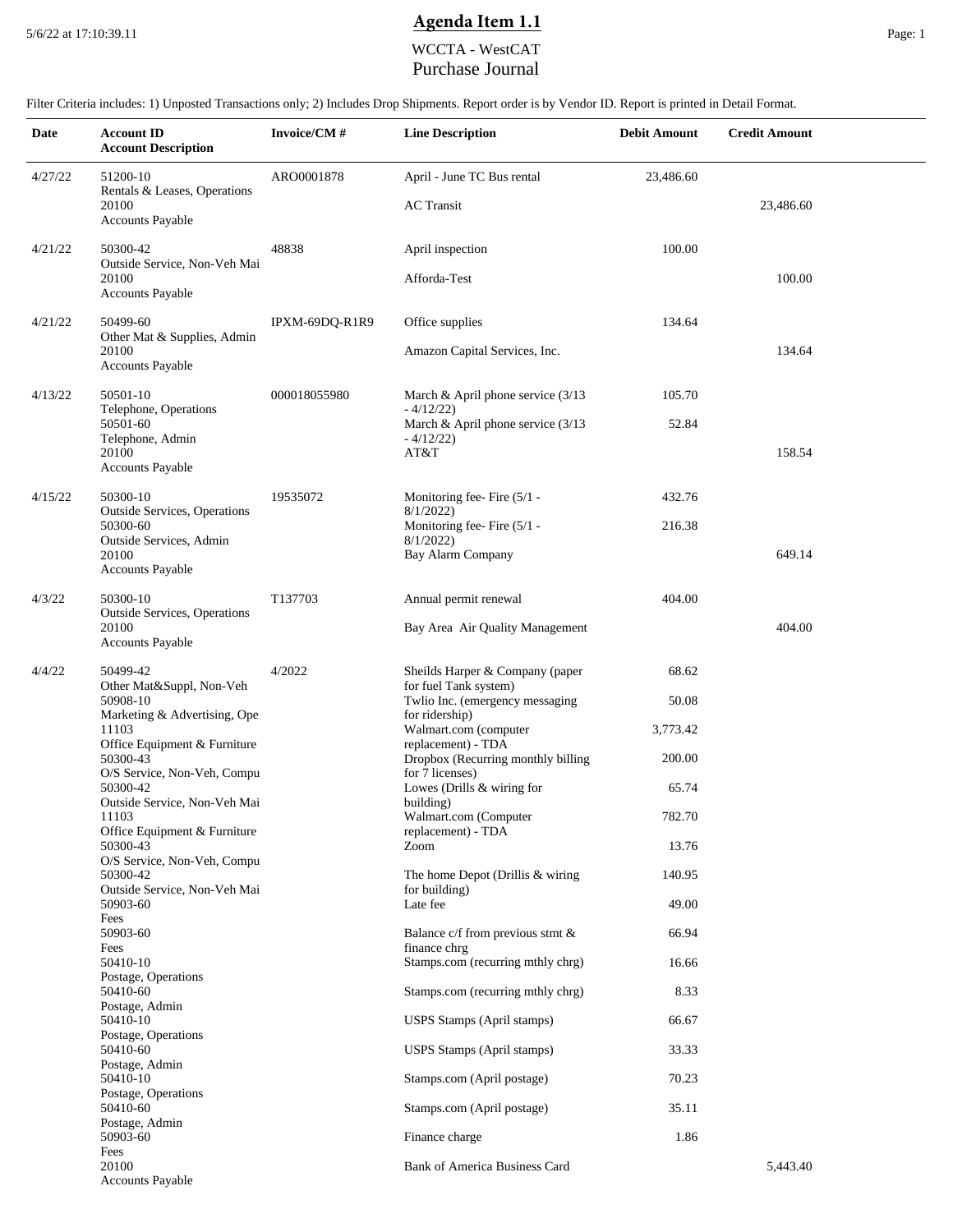## For the Period From Jul 1, 2021 to Jun 30, 2022

| Date    | <b>Account ID</b><br><b>Account Description</b>                           | Invoice/CM#  | <b>Line Description</b>                                             | <b>Debit Amount</b> | <b>Credit Amount</b> |  |
|---------|---------------------------------------------------------------------------|--------------|---------------------------------------------------------------------|---------------------|----------------------|--|
| 4/15/22 | 50902-60<br>Travel Expense, Admin<br>20100<br>Accounts Payable            | 4/2022       | Caltip Board Meeting (4/14 -<br>4/15/202<br><b>Charles Anderson</b> | 60.45               | 60.45                |  |
| 5/1/22  | 50501-10<br>Telephone, Operations                                         | 5/22         | May cell phone reimbursement                                        | 40.00               |                      |  |
|         | 50501-60<br>Telephone, Admin                                              |              | May cell phone reimbursement                                        | 20.00               |                      |  |
|         | 20100<br>Accounts Payable                                                 |              | <b>Charles Anderson</b>                                             |                     | 60.00                |  |
| 4/27/22 | 50499-41<br>Other Mat & Supplies, Veh Ma                                  | 134150       | Vehicle parts                                                       | 2,310.74            |                      |  |
|         | 20100<br>Accounts Payable                                                 |              | Chuck's Brake & Wheel                                               |                     | 2,310.74             |  |
| 4/16/22 | 11103<br>Office Equipment & Furniture                                     | 1320         | Maintenance supplies (Bus Wash) -<br><b>TDA</b>                     | 1,282.98            |                      |  |
|         | 20100<br>Accounts Payable                                                 |              | Cinchem LLC                                                         |                     | 1,282.98             |  |
| 4/7/22  | 50499-41<br>Other Mat & Supplies, Veh Ma                                  | 4115820147   | April Uniforms                                                      | 468.87              |                      |  |
|         | 20100<br>Accounts Payable                                                 |              | Cintas Corporation                                                  |                     | 468.87               |  |
| 4/14/22 | 50499-41<br>Other Mat & Supplies, Veh Ma                                  | 4116520687   | April uniforms                                                      | 503.68              |                      |  |
|         | 20100<br>Accounts Payable                                                 |              | Cintas Corporation                                                  |                     | 503.68               |  |
| 4/21/22 | 50499-41                                                                  | 4117195603   | April Uniforms                                                      | 503.98              |                      |  |
|         | Other Mat & Supplies, Veh Ma<br>20100<br>Accounts Payable                 |              | Cintas Corporation                                                  |                     | 503.98               |  |
| 4/28/22 | 50499-41<br>Other Mat & Supplies, Veh Ma                                  | 4117888513   | April Uniforms                                                      | 503.98              |                      |  |
|         | 20100<br>Accounts Payable                                                 |              | Cintas Corporation                                                  |                     | 503.98               |  |
| 5/3/22  | 50501-10<br>Telephone, Operations                                         | 001000338130 | May fiber optic network                                             | 1,066.66            |                      |  |
|         | 50501-60<br>Telephone, Admin                                              |              | May fiber optic network                                             | 533.34              |                      |  |
|         | 20100<br>Accounts Payable                                                 |              | <b>Comcast Business</b>                                             |                     | 1,600.00             |  |
| 3/19/22 | 50300-41                                                                  | Y5-67606     | Vehicle repair (unit 203)                                           | 352.52              |                      |  |
|         | Outside Service, Vehicle Main<br>50499-41<br>Other Mat & Supplies, Veh Ma |              | Vehicle repair (unit 203)                                           | 911.82              |                      |  |
|         | 20100<br>Accounts Payable                                                 |              | Cummins Pacific LLC                                                 |                     | 1,264.34             |  |
| 4/13/22 | 50499-41<br>Other Mat & Supplies, Veh Ma                                  | 58227        | Vehicle parts                                                       | 707.79              |                      |  |
|         | 20100<br>Accounts Payable                                                 |              | Diesel Marine Electric                                              |                     | 707.79               |  |
| 4/14/22 | 50499-41                                                                  | 58230        | Vehicle parts                                                       | 2,052.33            |                      |  |
|         | Other Mat & Supplies, Veh Ma<br>20100<br>Accounts Payable                 |              | Diesel Marine Electric                                              |                     | 2,052.33             |  |
| 5/2/22  | 50500-10                                                                  | 4/22         | Water service (2/28 - 4/26/2022)                                    | 621.98              |                      |  |
|         | Utilities, Operations<br>50500-60<br>Utilities, Admin                     |              | Water service (2/28 - 4/26/2022)                                    | 311.00              |                      |  |
|         | 20100                                                                     |              | <b>EBMUD</b>                                                        |                     | 932.98               |  |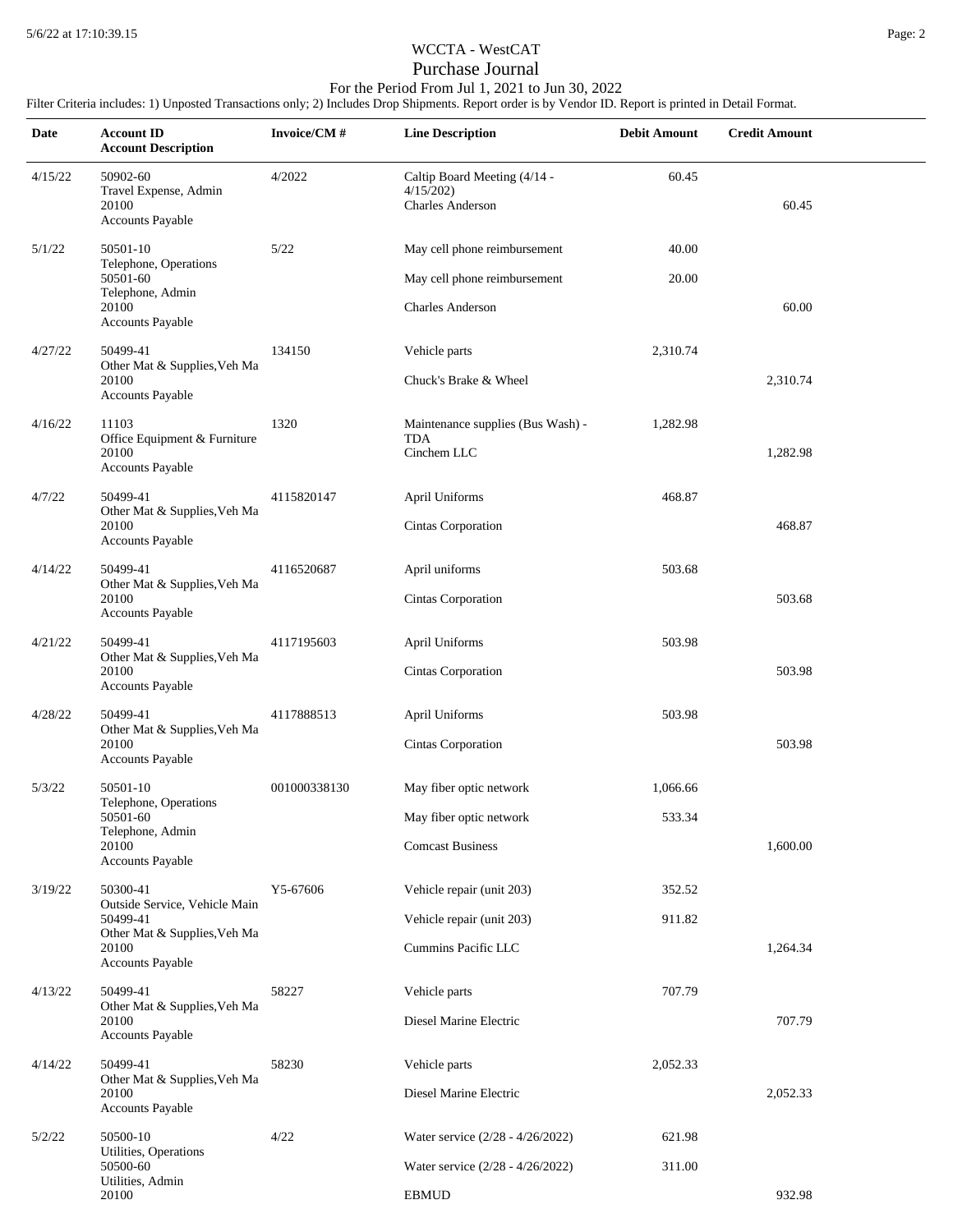## For the Period From Jul 1, 2021 to Jun 30, 2022

| Date    | <b>Account ID</b><br><b>Account Description</b>                    | Invoice/CM#    | <b>Line Description</b>                                             | <b>Debit Amount</b> | <b>Credit Amount</b> |
|---------|--------------------------------------------------------------------|----------------|---------------------------------------------------------------------|---------------------|----------------------|
|         | <b>Accounts Payable</b>                                            |                |                                                                     |                     |                      |
| 5/3/22  | 50500-10                                                           | 4/26/22        | Water service (2/28 - 4/26/2022)                                    | 1,571.49            |                      |
|         | Utilities, Operations<br>50500-60                                  |                | Water service (2/28 - 4/26/2022)                                    | 785.75              |                      |
|         | Utilities, Admin<br>20100<br><b>Accounts Payable</b>               |                | <b>EBMUD</b>                                                        |                     | 2,357.24             |
| 4/1/22  | 50499-41                                                           | 97967503       | Vehicle parts                                                       | 891.72              |                      |
|         | Other Mat & Supplies, Veh Ma<br>20100<br><b>Accounts Payable</b>   |                | FleetPride                                                          |                     | 891.72               |
| 1/24/22 | 50401-10                                                           | 22-460752      | DEF & MOBIL                                                         | 2,243.59            |                      |
|         | Fuel & Lubricants<br>20100<br>Accounts Payable                     |                | Flyers Energy, LLC (RCP)                                            |                     | 2,243.59             |
| 4/11/22 | 50401-10<br>Fuel & Lubricants                                      | 22-504503      | DEF & Mobil Oil                                                     | 1,805.13            |                      |
|         | 20100<br><b>Accounts Payable</b>                                   |                | Flyers Energy, LLC (RCP)                                            |                     | 1,805.13             |
| 4/25/22 | 50401-10                                                           | 22-513318      | Anti - Freeze                                                       | 315.54              |                      |
|         | Fuel & Lubricants<br>20100<br><b>Accounts Payable</b>              |                | Flyers Energy, LLC (RCP)                                            |                     | 315.54               |
| 4/25/22 | 50401-10<br>Fuel & Lubricants                                      | 50401-10       | Mobil                                                               | 2,763.08            |                      |
|         | 20100<br><b>Accounts Payable</b>                                   |                | Flyers Energy, LLC (RCP)                                            |                     | 2,763.08             |
| 3/16/22 | 11105                                                              | 0000006428     | Bus wash (support service Task 3).                                  | 1,818.25            |                      |
|         | Oper, Maint & Admin Facility<br>20100<br><b>Accounts Payable</b>   |                | Gannett Fleming, Inc.                                               |                     | 1,818.25             |
| 3/16/22 | 11105<br>Oper, Maint & Admin Facility<br>20100<br>Accounts Payable | 0000006429     | Bus wash + Additional CM +<br>Design task.<br>Gannett Fleming, Inc. | 4,649.90            | 4,649.90             |
| 4/1/22  | 50300-42                                                           | <b>INV0075</b> | April cleaning                                                      | 2,301.00            |                      |
|         | Outside Service, Non-Veh Mai<br>20100<br><b>Accounts Payable</b>   |                | <b>GCI JANITORIAL SERVICES</b>                                      |                     | 2,301.00             |
| 4/22/22 | 50300-42                                                           | <b>INV0079</b> | March cleaning                                                      | 2,301.00            |                      |
|         | Outside Service, Non-Veh Mai<br>20100<br><b>Accounts Payable</b>   |                | <b>GCI JANITORIAL SERVICES</b>                                      |                     | 2,301.00             |
| 2/28/22 | 50499-41                                                           | 40894878       | Vehicle parts (unit 174)                                            | 282.65              |                      |
|         | Other Mat & Supplies, Veh Ma<br>20100<br>Accounts Payable          |                | Gillig LLC                                                          |                     | 282.65               |
| 3/16/22 | 50499-41<br>Other Mat & Supplies, Veh Ma                           | 40910179       | Vehicle parts                                                       | 1,062.43            |                      |
|         | 20100<br><b>Accounts Payable</b>                                   |                | Gillig LLC                                                          |                     | 1,062.43             |
| 4/28/22 | 50499-41<br>Other Mat & Supplies, Veh Ma                           | 40915017       | Vehicle parts                                                       | 560.23              |                      |
|         | 20100<br><b>Accounts Payable</b>                                   |                | Gillig LLC                                                          |                     | 560.23               |
| 5/4/22  | 50499-41<br>Other Mat & Supplies, Veh Ma                           | 40917074       | Vehicle parts                                                       | 505.48              |                      |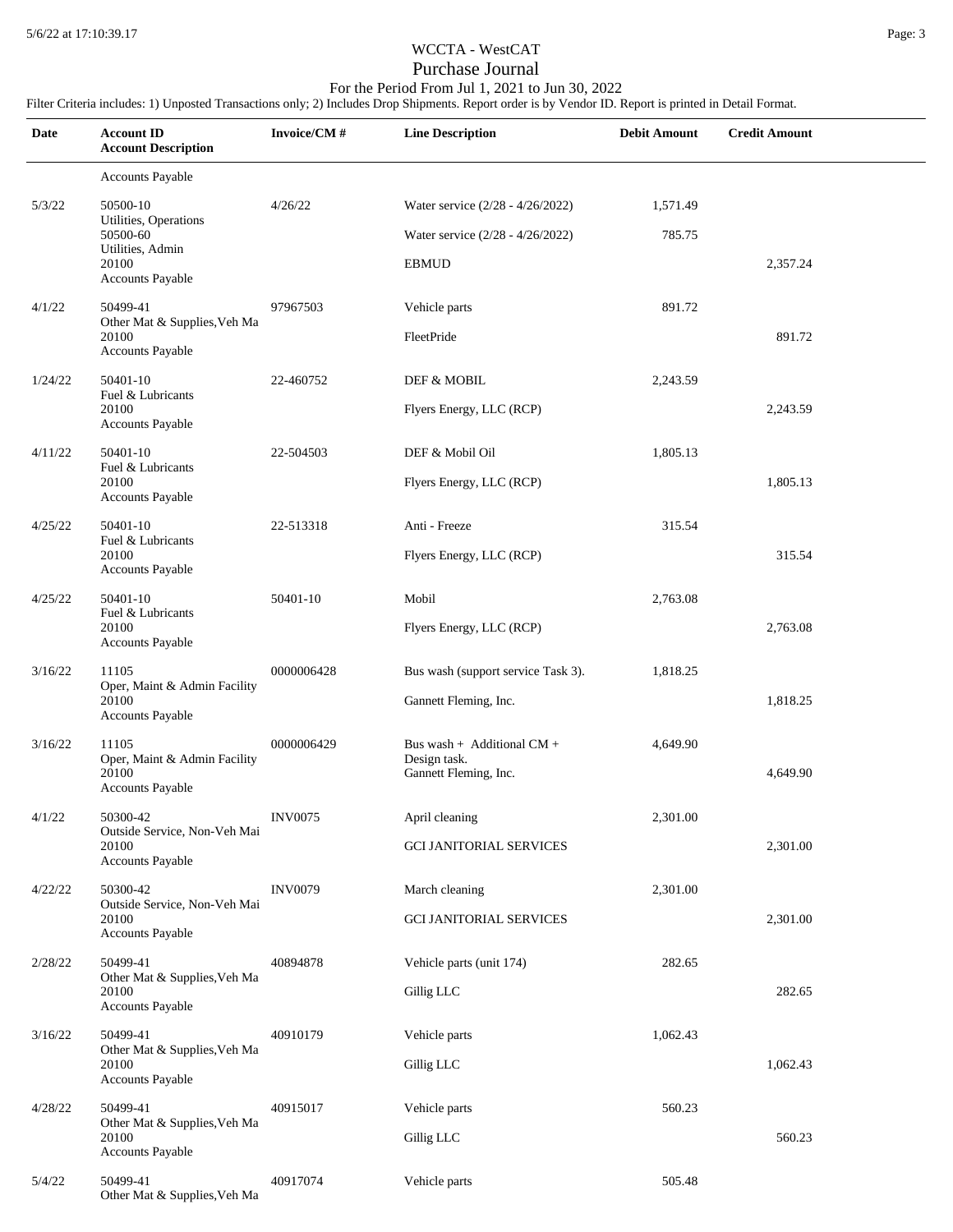## For the Period From Jul 1, 2021 to Jun 30, 2022

| Date    | <b>Account ID</b><br><b>Account Description</b>                                                                           | Invoice/CM# | <b>Line Description</b>                                                    | <b>Debit Amount</b>                  | <b>Credit Amount</b> |  |
|---------|---------------------------------------------------------------------------------------------------------------------------|-------------|----------------------------------------------------------------------------|--------------------------------------|----------------------|--|
|         | 20100<br>Accounts Payable                                                                                                 |             | Gillig LLC                                                                 |                                      | 505.48               |  |
| 5/2/22  | 10400<br>Prepaid Expenses<br>20100<br>Accounts Payable                                                                    | 22-138      | Annual subscription (7/1 -<br>6/30/2023<br>GoGovApps                       | 5,040.00                             | 5,040.00             |  |
| 5/11/22 | 50300-60<br>Outside Services, Admin<br>20100<br>Accounts Payable                                                          | 1316574     | Covid-19 review, retirement and<br>other Admin task<br>Hanson Bridgett LPP | 945.00                               | 945.00               |  |
| 6/1/22  | 50215-60<br>Fringe Benefits, Admin<br>20100<br>Accounts Payable                                                           | 6/2022      | June Dental insurance<br>Health Care Dental                                | 864.10                               | 864.10               |  |
| 4/19/22 | 50499-41<br>Other Mat & Supplies, Veh Ma<br>20100<br>Accounts Payable                                                     | 336278      | Vehicle parts<br><b>Hilltop Ford</b>                                       | 402.00                               | 402.00               |  |
| 4/6/22  | 50402-10<br>Tires & Tubes<br>20100<br>Accounts Payable                                                                    | 148290      | <b>April Tires</b><br>J & O's Commercial Tire Center                       | 1,947.52                             | 1,947.52             |  |
| 4/13/22 | 50402-10<br>Tires & Tubes<br>20100<br>Accounts Payable                                                                    | 148472      | April tires<br>J & O's Commercial Tire Center                              | 2,225.74                             | 2,225.74             |  |
| 4/28/22 | 50402-10<br>Tires & Tubes<br>20100<br><b>Accounts Payable</b>                                                             | 148801      | <b>April Tires</b><br>J & O's Commercial Tire Center                       | 3,668.04                             | 3,668.04             |  |
| 4/28/22 | 50402-10<br>Tires & Tubes<br>20100<br>Accounts Payable                                                                    | 148838      | April tires<br>J & O's Commercial Tire Center                              | 3,701.08                             | 3,701.08             |  |
| 4/20/22 | 50300-42<br>Outside Service, Non-Veh Mai<br>20100<br>Accounts Payable                                                     | 10995       | <b>Backflow</b> testing<br>Jackson & Son Plumbing                          | 250.00                               | 250.00               |  |
| 4/18/22 | 50499-41<br>Other Mat & Supplies, Veh Ma<br>20100<br>Accounts Payable                                                     | 9816060     | Vehicle parts<br>Kimball Midwest                                           | 458.95                               | 458.95               |  |
| 4/15/22 | 50300-42<br>Outside Service, Non-Veh Mai<br>20100<br>Accounts Payable                                                     | 45-6922-142 | Quarterly maintenance (1/1 -<br>3/31/22<br>Monterey Mechanical             | 432.00                               | 432.00               |  |
| 5/4/22  | 50800-10<br>Purchased Transportation, Ope<br>20100<br>Accounts Payable                                                    | 118736      | May estimated service<br>MV Transportation                                 | 659,507.53                           | 659,507.53           |  |
| 5/4/22  | 50800-10<br>Purchased Transportation, Ope<br>50800-41<br>Purchased Transp, Veh Maint<br>50600-10<br>Insurance, Operations | 4/2022      | April service<br>April Maintenance<br>April liability maintenance          | 600,850.61<br>68,617.00<br>15,821.32 |                      |  |
|         | 50800-10<br>Purchased Transportation, Ope                                                                                 |             | Less: April estimate                                                       |                                      | 656,025.48           |  |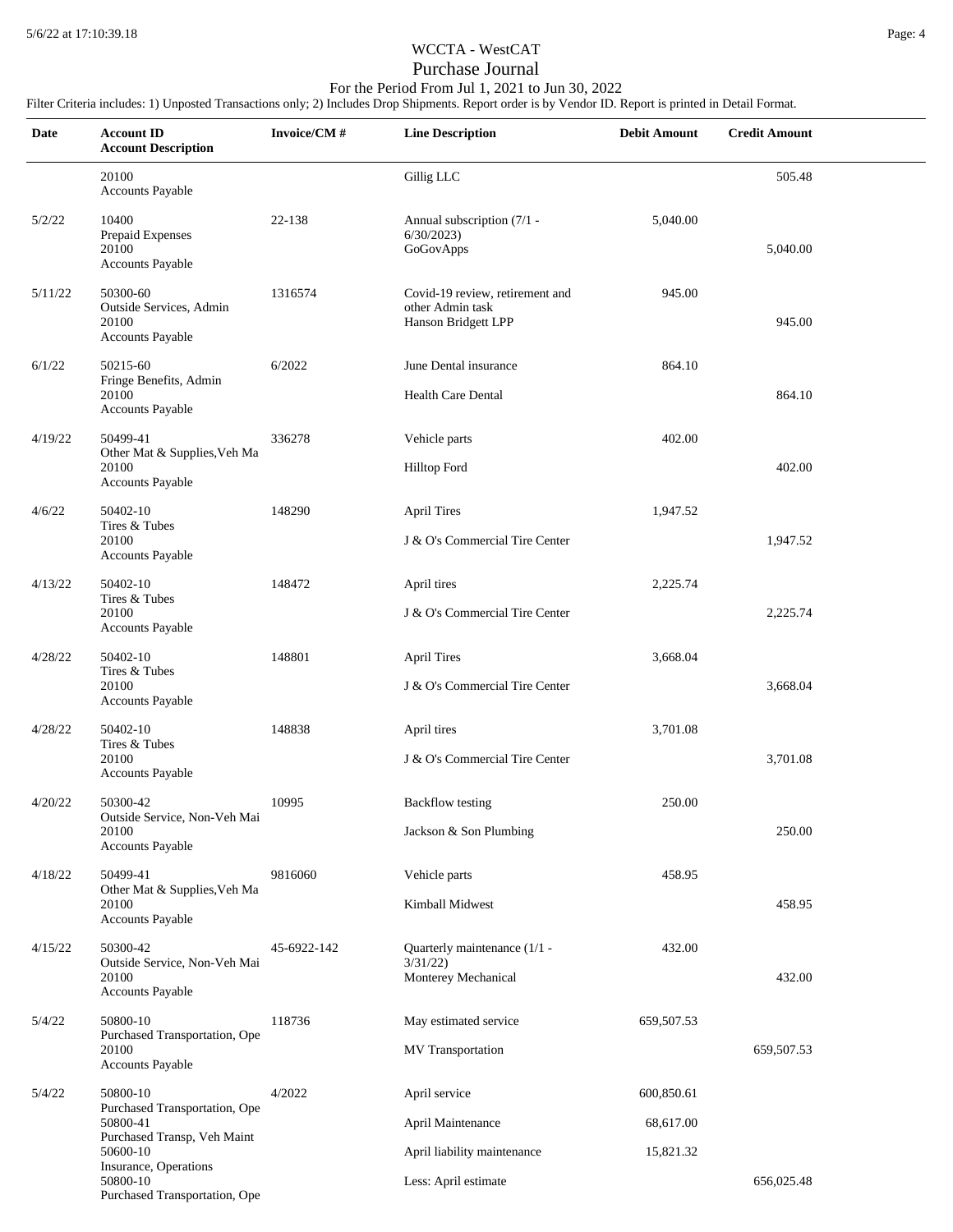#### For the Period From Jul 1, 2021 to Jun 30, 2022

| Date    | <b>Account ID</b><br><b>Account Description</b> | Invoice/CM#      | <b>Line Description</b>                   | <b>Debit Amount</b> | <b>Credit Amount</b> |  |
|---------|-------------------------------------------------|------------------|-------------------------------------------|---------------------|----------------------|--|
|         | 20100<br>Accounts Payable                       |                  | <b>MV</b> Transportation                  |                     | 29,263.45            |  |
| 3/30/22 | 50499-41<br>Other Mat & Supplies, Veh Ma        | 407699           | Vehicle parts                             | 6,410.52            |                      |  |
|         | 20100<br><b>Accounts Payable</b>                |                  | Lim Automative Supply, Inc.               |                     | 6,410.52             |  |
| 4/30/22 | 50499-41<br>Other Mat & Supplies, Veh Ma        | 410225           | Vehicle parts                             | 6,980.66            |                      |  |
|         | 20100<br>Accounts Payable                       |                  | Lim Automative Supply, Inc.               |                     | 6,980.66             |  |
| 4/1/22  | 50499-41<br>Other Mat & Supplies, Veh Ma        | 4648681-33       | Maintenance supplies (shop)               | 265.15              |                      |  |
|         | 20100<br><b>Accounts Payable</b>                |                  | New Pig Corp.                             |                     | 265.15               |  |
| 4/12/22 | 50499-41<br>Other Mat & Supplies, Veh Ma        | D905816          | Vehicle parts (unit 155)                  | 351.94              |                      |  |
|         | 20100<br>Accounts Payable                       |                  | NorCal Waste Equipment Co                 |                     | 351.94               |  |
| 4/13/22 | 50499-41<br>Other Mat & Supplies, Veh Ma        | D905902          | Vehicle parts (unit 165)                  | 81.83               |                      |  |
|         | 20100<br>Accounts Payable                       |                  | NorCal Waste Equipment Co                 |                     | 81.83                |  |
| 4/13/22 | 50499-41<br>Other Mat & Supplies, Veh Ma        | D905903          | Vehicle parts (unit 165)                  | 192.30              |                      |  |
|         | 20100<br>Accounts Payable                       |                  | NorCal Waste Equipment Co                 |                     | 192.30               |  |
| 4/19/22 | 50499-41<br>Other Mat & Supplies, Veh Ma        | D906839          | Vehicle parts (unit 162)                  | 253.24              |                      |  |
|         | 20100<br>Accounts Payable                       |                  | NorCal Waste Equipment Co                 |                     | 253.24               |  |
| 4/25/22 | 50499-41<br>Other Mat & Supplies, Veh Ma        | D907788          | Vehicle parts (unit 412)                  | 1,592.87            |                      |  |
|         | 20100<br><b>Accounts Payable</b>                |                  | NorCal Waste Equipment Co                 |                     | 1,592.87             |  |
| 4/25/22 | 50300-41<br>Outside Service, Vehicle Main       | G105541          | DPF cleaning (unit601)                    | 332.13              |                      |  |
|         | 20100<br><b>Accounts Payable</b>                |                  | NorCal Waste Equipment Co                 |                     | 332.13               |  |
| 5/3/22  | 50800-10<br>Purchased Transportation, Ope       | 202203 - Westcat | March pilot program                       | 922.92              |                      |  |
|         | 20100<br><b>Accounts Payable</b>                |                  | Central Contra Costa Transit<br>Authority |                     | 922.92               |  |
| 5/3/22  | 50800-10<br>Purchased Transportation, Ope       | 202203- Westcat  | February pilot program                    | 584.96              |                      |  |
|         | 20100<br><b>Accounts Payable</b>                |                  | Central Contra Costa Transit<br>Authority |                     | 584.96               |  |
| 4/23/22 | 51200-60<br>Rentals & Leases, Admin             | 76172966         | May copier                                | 357.79              |                      |  |
|         | 20100<br>Accounts Payable                       |                  | Pacific Office Automation/Lease           |                     | 357.79               |  |
| 4/21/22 | 51200-60<br>Rentals & Leases, Admin             | 105459           | March & April color meter excess          | 62.46               |                      |  |
|         | 20100<br><b>Accounts Payable</b>                |                  | Pacific Office Automation/Service         |                     | 62.46                |  |
| 4/13/22 | 50300-41<br>Outside Service, Vehicle Main       | 256028           | Vehicle repair                            | 832.13              |                      |  |
|         | 20100                                           |                  | Pankey's Radiator Shop, Inc.              |                     | 832.13               |  |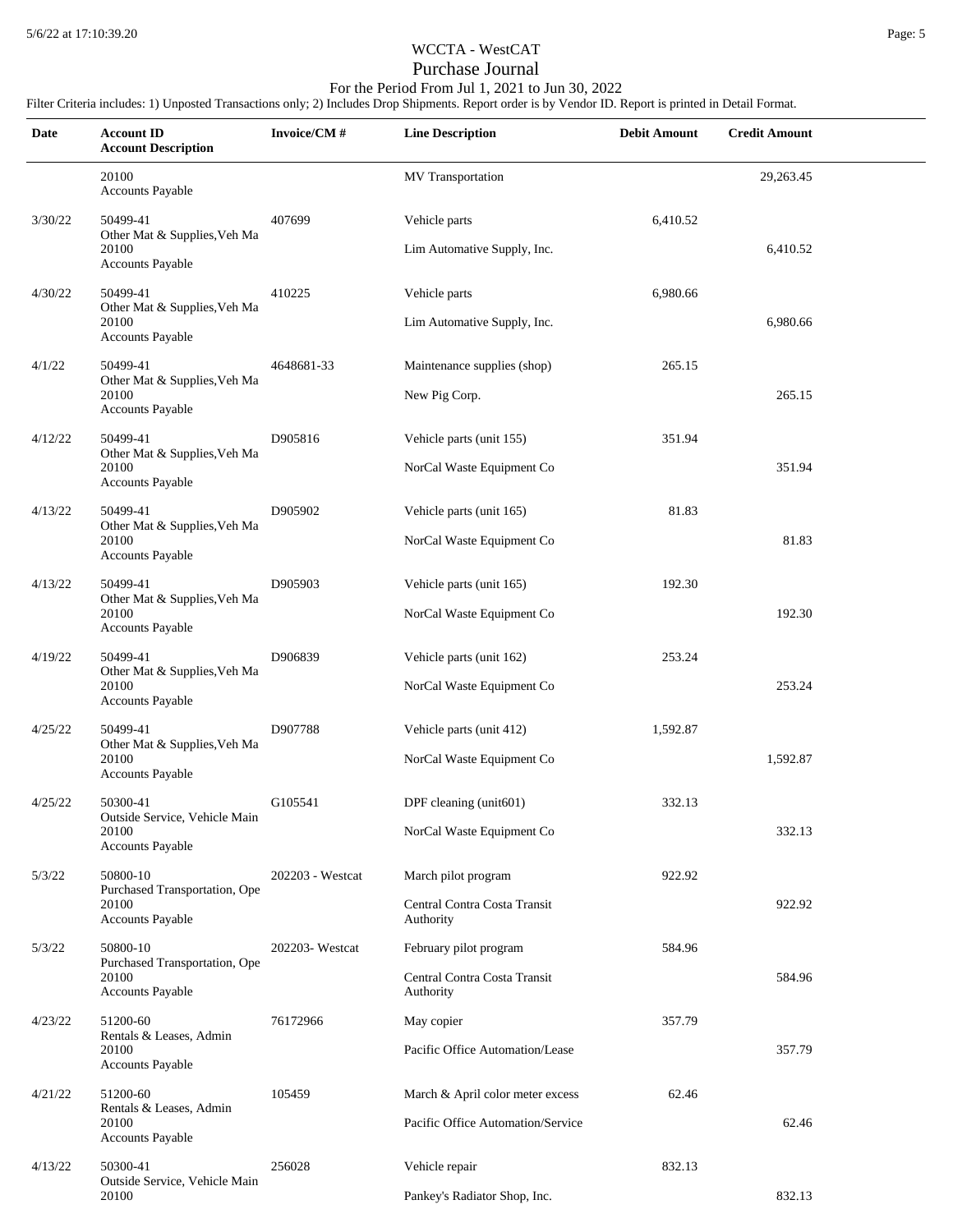## For the Period From Jul 1, 2021 to Jun 30, 2022

| <b>Date</b> | <b>Account ID</b><br><b>Account Description</b>            | Invoice/CM#     | <b>Line Description</b>                            | <b>Debit Amount</b> | <b>Credit Amount</b> |  |
|-------------|------------------------------------------------------------|-----------------|----------------------------------------------------|---------------------|----------------------|--|
|             | <b>Accounts Payable</b>                                    |                 |                                                    |                     |                      |  |
| 3/31/22     | 50501-10                                                   | INV-20460-32022 | March & April Phone service                        | 754.14              |                      |  |
|             | Telephone, Operations<br>50501-60                          |                 | March & April phone service                        | 377.07              |                      |  |
|             | Telephone, Admin<br>20100<br><b>Accounts Payable</b>       |                 | <b>STREAMS</b>                                     |                     | 1,131.21             |  |
| 4/30/22     | 50501-10                                                   | INV-20460-42022 | April & May phone service                          | 754.14              |                      |  |
|             | Telephone, Operations<br>50501-60                          |                 | April & May phone service                          | 377.07              |                      |  |
|             | Telephone, Admin<br>20100<br><b>Accounts Payable</b>       |                 | <b>STREAMS</b>                                     |                     | 1,131.21             |  |
| 4/19/22     | 50500-10<br>Utilities, Operations                          | 4/13/2022       | April gas & electric (3/15 -                       | 2,110.21            |                      |  |
|             | 50500-60                                                   |                 | 4/13/22<br>April gas & electric (3/15 -<br>4/13/22 | 1,055.10            |                      |  |
|             | Utilities, Admin<br>20100<br>Accounts Payable              |                 | PG & E                                             |                     | 3,165.31             |  |
| 4/21/22     | 50500-10                                                   | 4/2022          | April electric (3/17 - 4/15/22)                    | 9.55                |                      |  |
|             | Utilities, Operations<br>50500-60                          |                 | April electric (3/17 - 4/15/22)                    | 4.77                |                      |  |
|             | Utilities, Admin<br>20100<br>Accounts Payable              |                 | PG & E                                             |                     | 14.32                |  |
| 10/5/21     | 50300-42                                                   | 102635G         | Slide gate repair                                  | 237.53              |                      |  |
|             | Outside Service, Non-Veh Mai<br>20100<br>Accounts Payable  |                 | R & S Erection of Richmond, Inc.                   |                     | 237.53               |  |
| 3/1/22      | 50300-42                                                   | 104164G         | Slide gate repair                                  | 195.00              |                      |  |
|             | Outside Service, Non-Veh Mai<br>20100<br>Accounts Payable  |                 | R & S Erection of Richmond, Inc.                   |                     | 195.00               |  |
| 4/30/22     | 50500-10                                                   | 0851-154477473  | April service                                      | 587.46              |                      |  |
|             | Utilities, Operations<br>50500-60                          |                 | April service                                      | 293.73              |                      |  |
|             | Utilities, Admin<br>20100<br>Accounts Payable              |                 | Republic Services #851                             |                     | 881.19               |  |
| 4/27/22     | 50300-41                                                   | SWO014477-1     | Vehicle repair (unit 206)                          | 380.60              |                      |  |
|             | Outside Service, Vehicle Main<br>20100<br>Accounts Payable |                 | SONSRAY FLEET SERVICES                             |                     | 380.60               |  |
| 4/29/22     | 50300-41                                                   | SWO014553-1     | Vehicle repair (unit 200)                          | 790.73              |                      |  |
|             | Outside Service, Vehicle Main<br>20100<br>Accounts Payable |                 | SONSRAY FLEET SERVICES                             |                     | 790.73               |  |
| 4/13/22     | 50401-10                                                   | 044-002477 4/13 | Underground storage (1/1 -                         | 1,971.00            |                      |  |
|             | Fuel & Lubricants<br>20100<br><b>Accounts Payable</b>      |                 | 3/31/22<br>State Board of Equalization             |                     | 1,971.00             |  |
| 4/13/22     | 50401-10<br>Fuel & Lubricants                              | 057-416014 4/13 | Diesel Fuel Tax $(1/1 - 3/31/22)$                  | 947.00              |                      |  |
|             | 20100<br>Accounts Payable                                  |                 | State Board of Equalization                        |                     | 947.00               |  |
| 4/16/22     | 50500-10<br>Utilities, Operations                          | SW-02348114     | Annual storm water permit (4/1/22<br>$-3/31/2023$  | 1,738.00            |                      |  |
|             | 20100<br><b>Accounts Payable</b>                           |                 | <b>State Water Resource Control</b><br>Board       |                     | 1,738.00             |  |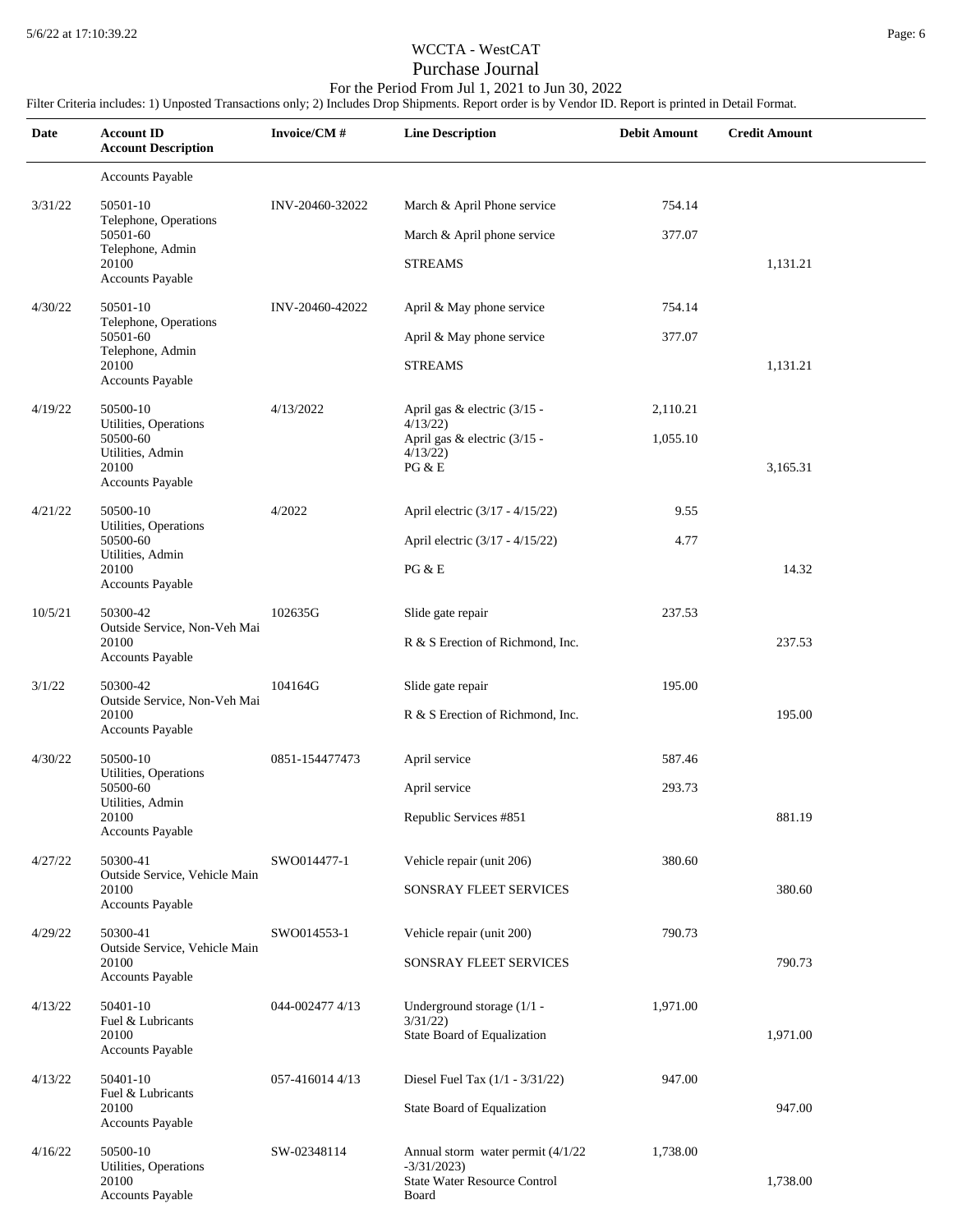## For the Period From Jul 1, 2021 to Jun 30, 2022

Filter Criteria includes: 1) Unposted Transactions only; 2) Includes Drop Shipments. Report order is by Vendor ID. Report is printed in Detail Format.

| Date    | <b>Account ID</b><br><b>Account Description</b>                               | Invoice/CM#   | <b>Line Description</b>                                           | <b>Debit Amount</b> | <b>Credit Amount</b> |  |
|---------|-------------------------------------------------------------------------------|---------------|-------------------------------------------------------------------|---------------------|----------------------|--|
| 4/21/22 | 50300-10<br><b>Outside Services</b> , Operations<br>20100<br>Accounts Payable | 4/2022        | April DAR, Phones, & Tablets<br><b>T-MOBILE</b>                   | 2,584.02            | 2,584.02             |  |
| 4/21/22 | 50300-10<br>Outside Services, Operations<br>20100<br>Accounts Payable         | INV0000000954 | April maintenance & support<br>TransTrack Systems, Inc.           | 4,017.00            | 4,017.00             |  |
| 4/21/22 | 50300-10<br><b>Outside Services</b> , Operations<br>20100<br>Accounts Payable | 9904665539    | April cell phones (4/22 - 5/2/2022)<br>Verizon Wireless           | 59.28               | 59.28                |  |
| 2/4/22  | 10202<br>A/R Accrual - MV & Insuranc<br>20100<br>Accounts Payable             | 0737          | Vehicle repair (unit 32). DOA<br>12.22.2021<br>Walker's Auto Body | 7,059.72            | 7,059.72             |  |
| 3/15/22 | 10202<br>A/R Accrual - MV & Insuranc<br>20100<br>Accounts Payable             | 0777          | Vehicle repair (unit 168) DOA<br>2.10.22<br>Walker's Auto Body    | 4,235.54            | 4,235.54             |  |
| 4/5/22  | 50401-10<br>Fuel & Lubricants<br>20100<br>Accounts Payable                    | 826425        | Gasoline & Diesel<br>Western States Oil CO.                       | 38,668.65           | 38,668.65            |  |
| 4/13/22 | 50401-10<br>Fuel & Lubricants<br>20100<br>Accounts Payable                    | 826804        | Gasoline & Diesel<br>Western States Oil CO.                       | 37,531.91           | 37,531.91            |  |
| 4/22/22 | 50401-10<br>Fuel & Lubricants<br>20100<br>Accounts Payable                    | 827593        | Diesel<br>Western States Oil CO.                                  | 43,724.81           | 43,724.81            |  |
| 5/3/22  | 50300-41<br>Outside Service, Vehicle Main<br>20100<br>Accounts Payable        | I500-00821897 | Waste pickup<br>World Oil Environmental Services                  | 45.00               | 45.00                |  |
|         |                                                                               |               |                                                                   | 1,600,946.50        | 1,600,946.50         |  |

 $\overline{\phantom{0}}$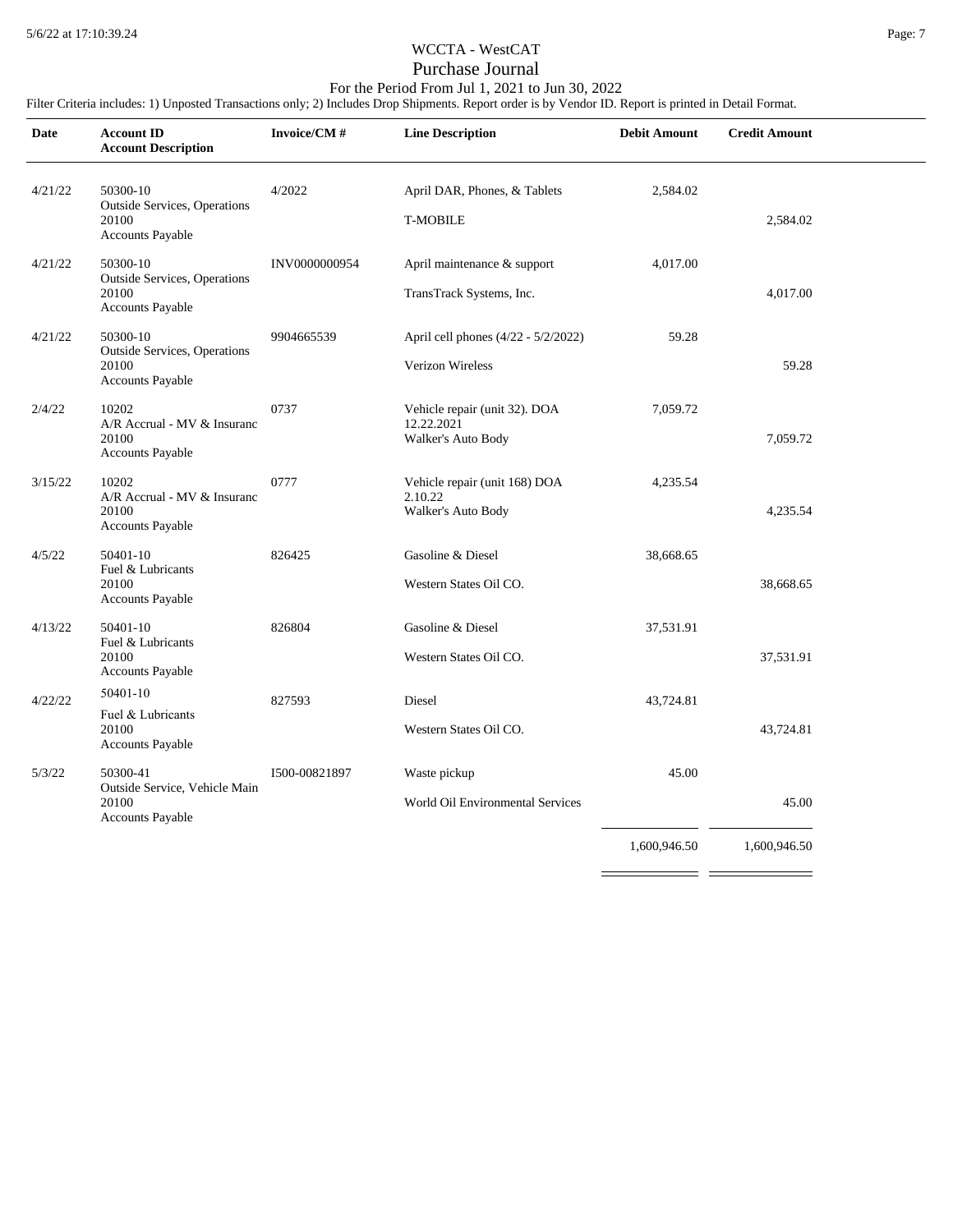## **AGENDA ITEM 2.1**

## **RESOLUTION NO. 2022-09 WESTERN CONTRA COSTA TRANSIT AUTHORITY**

 RESOLUTION FINDING THAT THERE IS A PROCLAIMED STATE OF EMERGENCY; FINDING THAT MEETING IN PERSON WOULD PRESENT IMMINENT RISKS TO THE HEALTH OR SAFETY OF ATTENDEES AS A RESULT OF THE STATE OF EMERGENCY; AND AUTHORIZING REMOTE TELECONFERENCED MEETINGS OF THE LEGISLATIVE BODIES OF THE WESTERN CONTRA COSTA TRANSIT AUTHORITY FOR THE 30-DAY PERIOD BEGINNING May 13, 2022 PURSUANT TO AB 361

 formed pursuant to Government Code Section 6500, et. seq. by and between the City of Pinole, the City WHEREAS, the Western Contra Costa Transit Authority ("WCCTA") is a joint exercise of powers authority of Hercules, and the County of Contra Costa); and

 WHEREAS, all WCCTA meetings are open and public, as required by the Ralph M. Brown Act (Cal. Gov. Code 54950 – 54963), so that any member of the public may attend, participate, and watch WCCTA's legislative bodies conduct their business; and

 WHEREAS, on March 4, 2020, Governor Newsom declared a State of Emergency to make additional departments, and help the State prepare for a broader spread of the novel coronavirus disease 2019 resources available, formalize emergency actions already underway across multiple state agencies and ("COVID-19"); and

 legislative bodies to conduct meetings telephonically or by other means; and WHEREAS, On March 17, 2020, in response to the COVID-19 pandemic, Governor Newsom issued Executive Order N-29-20 suspending certain provisions of the Ralph M. Brown Act in order to allow local

WHEREAS, as a result of Executive Order N-29-20, staff set up virtual meetings for all WCCTA Board meetings and meetings of all WCCTA legislative bodies; and

 WHEREAS, on June 11, 2021, Governor Newsom issued Executive Order N-08-21, which, effective to conduct meetings telephonically or by other means; and September 30, 2021, ends the provisions of Executive Order N-29-20 that allows local legislative bodies

 legislative bodies and advisory bodies to continue to conduct meetings via teleconferencing under (2021) took effect immediately; and WHEREAS, on September 16, 2021, Governor Newsom signed AB 361 (2021) which allows for local specified conditions and includes a requirement that the WCCTA Board make specified findings. AB 361

 Government Code section 8625; and WHEREAS, AB 361 (2021) requires that the Governor declare a State of Emergency pursuant to

 WHEREAS, AB 361 (2021) further requires that state or local officials have imposed or recommended measures to promote social distancing, or, requires that the legislative body determines that meeting in person would present imminent risks to the health and safety of attendees; and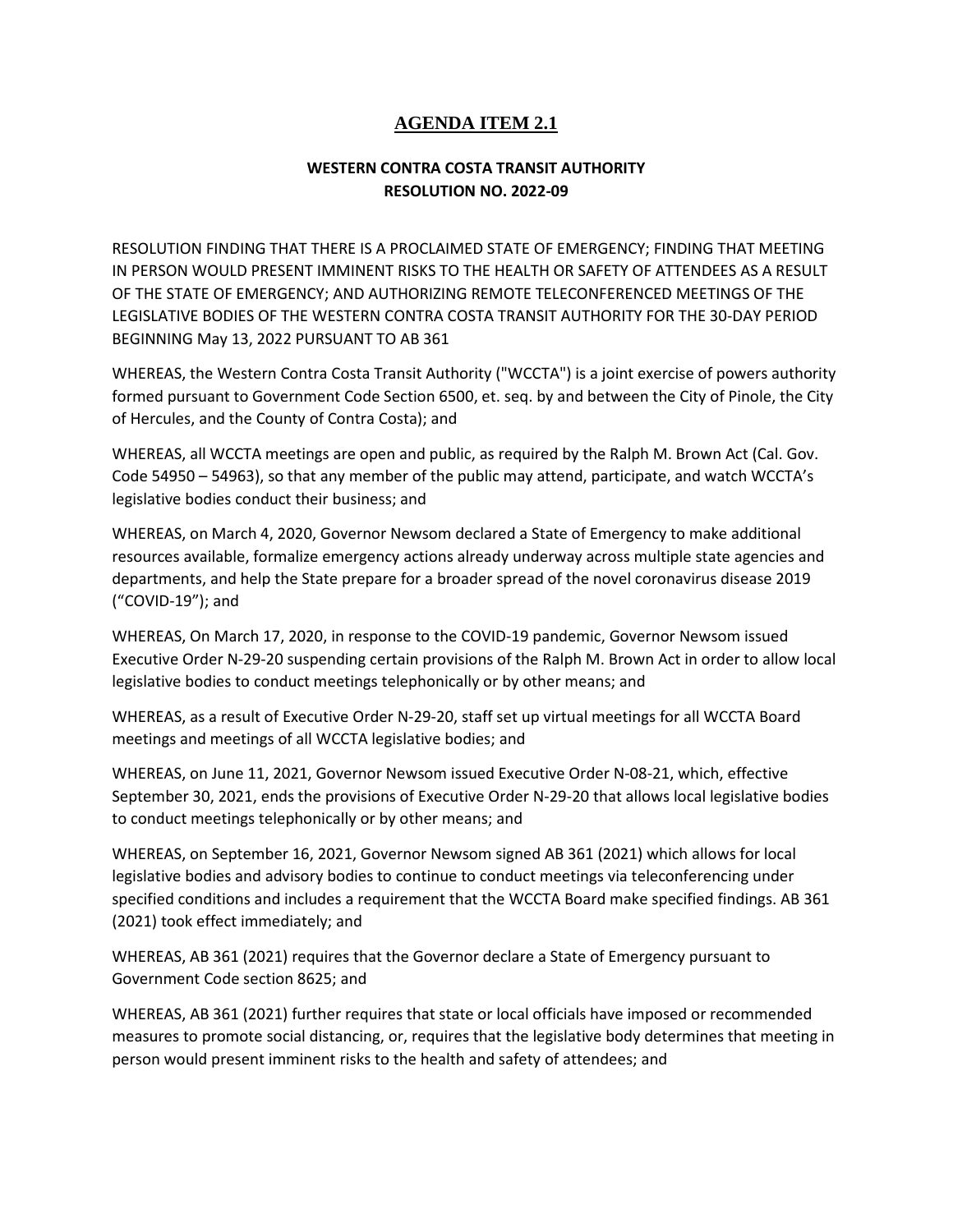WHEREAS, such conditions now exist in WCCTA's jurisdiction, specifically, Governor Newsom has declared a State of Emergency due to COVID-19; and

WHEREAS, since issuing Executive Order N-08-21, the highly contagious Delta and Omicron variants of COVID-19 have emerged, causing an increase in COVID-19 cases throughout the State and Contra Costa County; and

 WHEREAS, on August 2, 2021, in response to the Delta variant of COVID-19, the Contra Costa County entertainment venues and fitness facilities to restrict entry based on COVID-19 vaccination status or Health Officer issued an order for nearly all individuals to wear masks when inside public spaces and on September 14, 2021, issued an order requiring operators of specified dining establishments, testing; and

 distancing of at least 6 feet from others outside of the household; and WHEREAS, the Centers for Disease Control and Prevention ("CDC") continues to recommend physical

 Board of Directors is concerned about the health and safety of all individuals who intend to attend WCCTA Board meetings and meetings of WCCTA's other legislative bodies; and WHEREAS, because of the rise in cases due to the Delta and Omicron variants of COVID-19, the WCCTA

 including the legislative bodies and staff, should WCCTA's legislative bodies hold in person meetings; WHEREAS, the WCCTA Board of Directors hereby finds that the presence of COVID-19 and the increase of cases due to the Delta variant would present imminent risks to the health or safety of attendees, and

 WHEREAS, WCCTA shall ensure that its meetings comply with the provisions required by AB 361 (2021) for holding teleconferenced meetings.

 NOW, THEREFORE, BE IT RESOLVED by the Board of Directors of the Western Contra Costa Transit Authority as follows:

1. The above recitals are true and correct, and incorporated into this Resolution.

 2. In compliance with AB 361 (2021), and in order to continue to conduct teleconference meetings without complying with the usual teleconference meeting requirements of the Brown Act, the WCCTA Board of Directors makes the following findings:

 a) The WCCTA Board of Directors has considered the circumstances of the state of emergency; and

 of the WCCTA Board of Directors and WCCTA's legislative bodies, as well as staff and members b) The state of emergency, as declared by the Governor, continues to directly impact the ability of the public, from meeting safely in person; and

 c) The CDC continues to recommend physical distancing of at least six feet due to COVID-19 and meeting in person would present imminent risks to the health or safety of attendees, the as a result of the presence of COVID-19 and the increase of cases due to the Delta variant, legislative bodies and staff.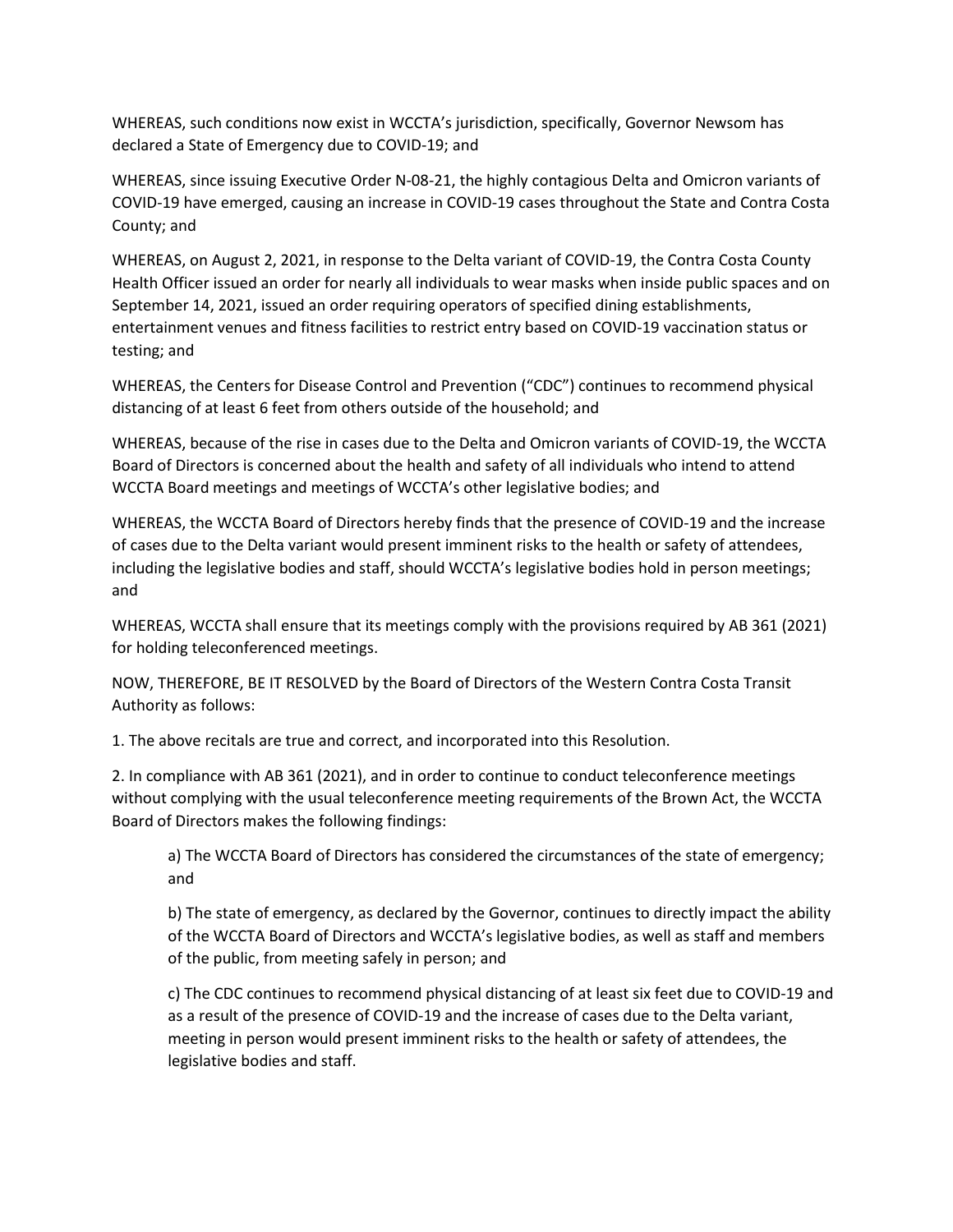3. The WCCTA Board of Directors and WCCTA's legislative bodies may continue to meet remotely in compliance with AB 361, in order to better ensure the health and safety of the public.

 4. The WCCTA Board of Directors will revisit the need to conduct meetings remotely within 30 days of the May 13, 2022 effective date of this resolution.

the May 13, 2022 effective date of this resolution.<br>Regularly passed and adopted this 12th day of May, 2022 by the following vote:

AYES:

NOES:

ABSENT:

ABSTAIN:

Aleida Andrino-Chavez, Chair, Board of Directors

\_\_\_\_\_\_\_\_\_\_\_\_\_\_\_\_\_\_\_\_\_\_\_\_\_\_\_\_\_\_\_\_\_\_\_\_\_\_\_\_\_\_\_\_\_\_\_\_\_\_

ATTEST: \_\_\_\_\_\_\_\_\_\_\_\_\_\_\_\_\_\_\_\_\_\_\_\_\_\_\_\_\_\_

Clerk to the Board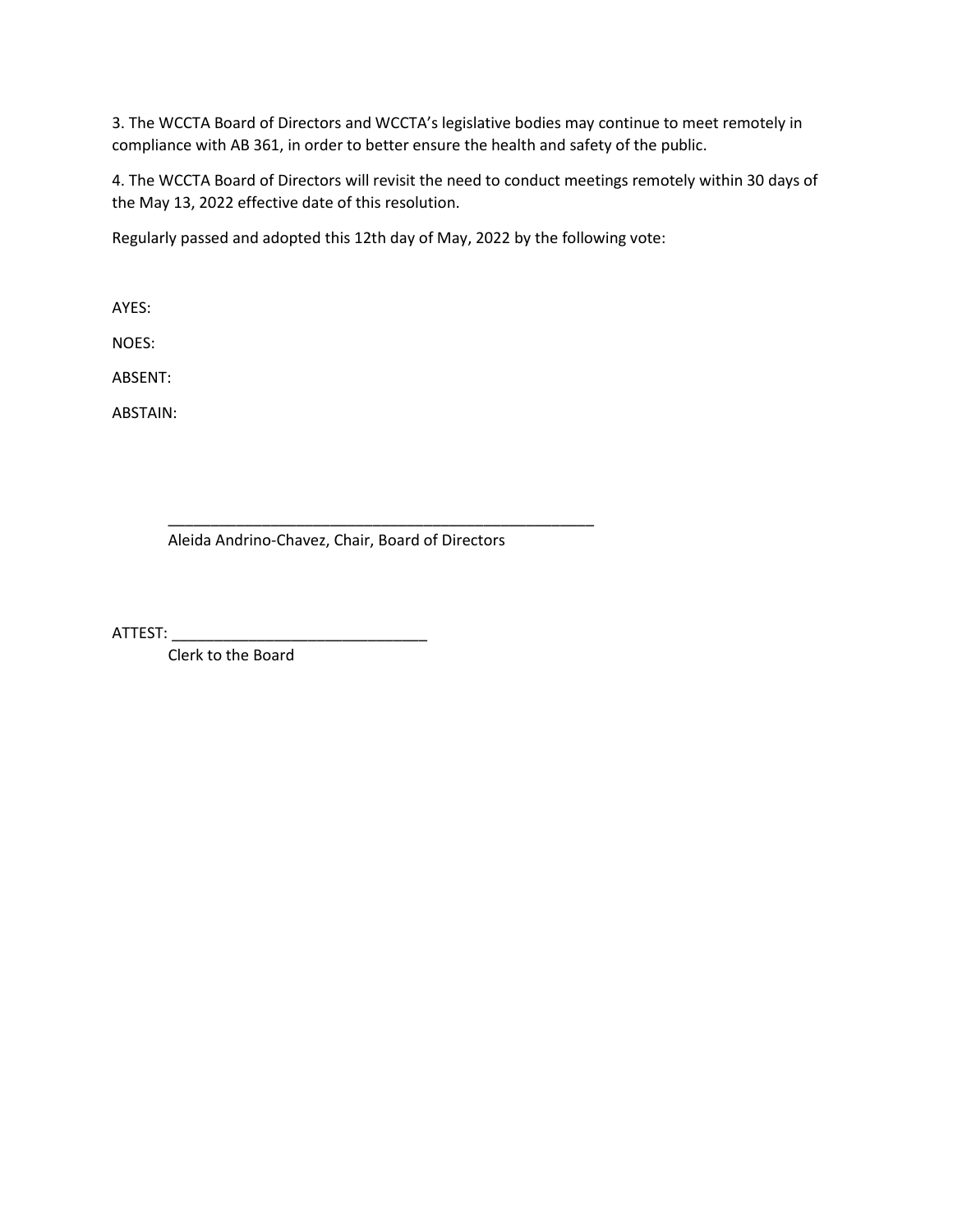## **AGENDA ITEM 2.3**

## **RESOLUTION 2022-10 APPROVING THE PROJECT LIST FOR FY 2022-2023 FOR THE CALIFORNIA STATE OF GOOD REPAIR PROGRAM** *Local match for purchase of replacement revenue vehicles*

 State of Good Repair (SGR) program to fund eligible transit maintenance, rehabilitation and capital **WHEREAS,** Senate Bill 1 (SB 1), the Road Repair and Accountability Act of 2017, establishing the project activities that maintain the public transit system in a state of good repair; and

**WHEREAS,** SGR funds are allocated by the *Metropolitan Transportation Commission*; and

 **WHEREAS**, Western Contra Costa Transit Authority's share of SGR funds for fiscal year 2022-23 is estimated to be \$85,452; and

**WHEREAS**, these funds will be used for Local match for purchase of replacement revenue vehicles; and

WHEREAS, in order to qualify for these funds, the Western Contra Costa Transit Authority is required to submit a proposed project list to the Metropolitan Transporatation Commission on an annual basis; and

 **NOW, THEREFORE, BE IT RESOLVED** that the Western Contra Costa Transit Authority Board of Directors hereby approves the SB1 State of Good Repair Project List for FY 2022-23; and

Transit Authority that the fund recipient agrees to comply with all conditions and requirements set forth in the Certification and Assurances document and applicable statutes, regulations and **NOW, THEREFORE, BE IT RESOLVED** by the Board of Directors of the Western Contra Costa guidelines for all SGR funded transit capital projects.

 **NOW THEREFORE, BE IT FURTHER RESOLVED** that the General Manager is hereby authorized to submit a request for Scheduled Allocation of the SB1 State of Good Repair Funds and to execute the related grant applications, forms and agreements:

**Amount of SGR Funds Requested: \$85,452 Project Name:** Local match for purchase of replacement revenue vehicles

Amount of SGR Funds Requested: \$85,452<br>Regularly passed and adopted this 12<sup>th</sup> day of May, 2022 by the following vote:

AYES: NOES: ABSENT: ABSTAIN:

Aleida Andrino-Chavez, Chair, Board of Directors

ATTEST:

Clerk to the Board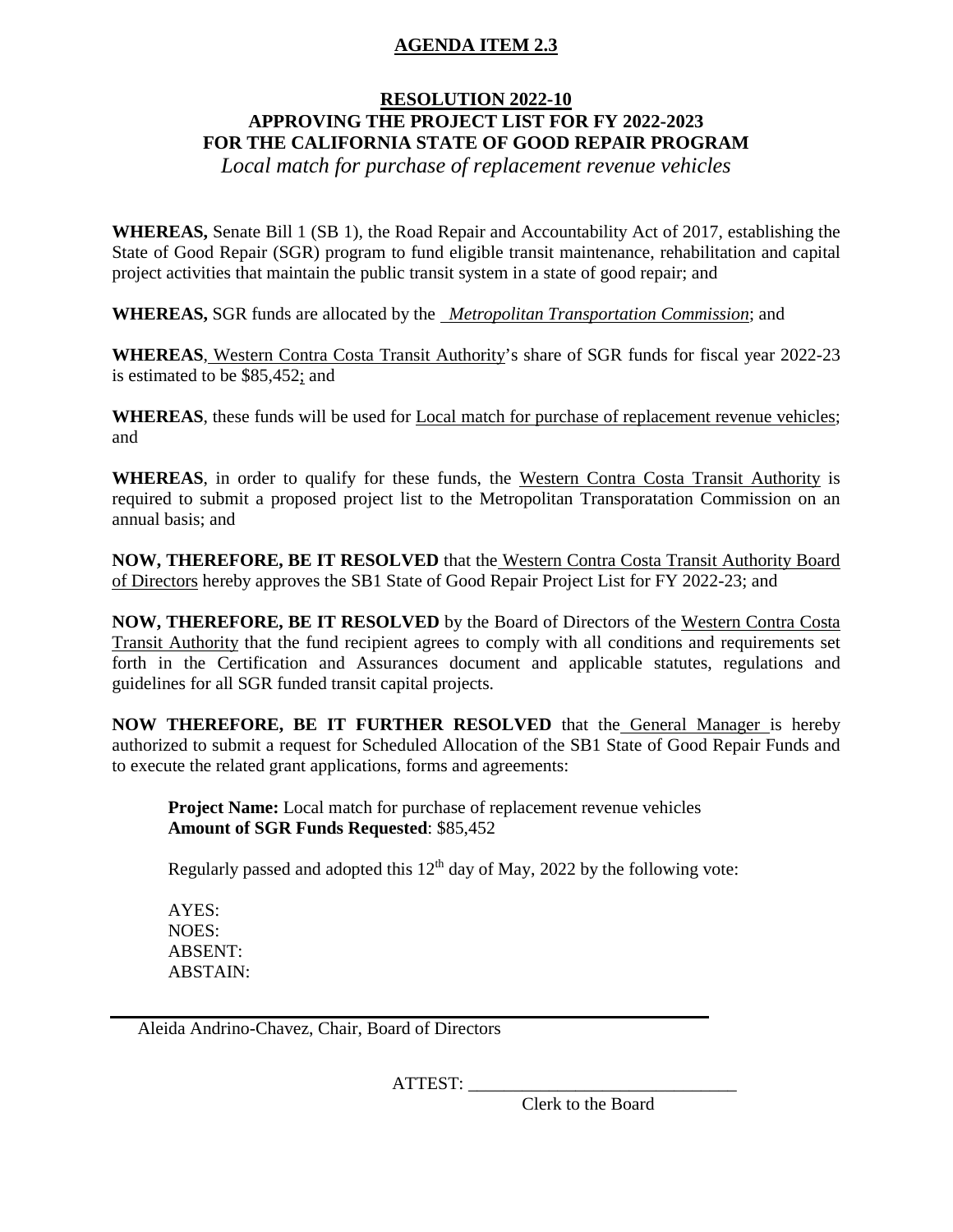## **Agenda Item 2.4**

## **Staff Report on the revision of the Anticipated Disadvantaged Business Enterprise (DBE) Goal for Federal Fiscal Years 2022-23 through 2024-25 and Authorization for the Release of the DBE Goal for a 30-day Public Review/45-day Public Comment Period**

#### **BACKGROUND**

 In accordance with Title 49 of the Code of Federal Regulations, Part 26 (49 CFR Part 26), Western Contra Costa Transit Authority (WCCTA) implements a Disadvantaged Business Enterprise (DBE) Program to ensure nondiscrimination in the award of federally funded contracts. As part of this program, WCCTA Transit Administration (FTA) funds. A DBE firm is defined as a for-profit "small business concern" that is at must establish a triennial goal for DBE participation in all contracts that are to be funded with Federal least 51 percent owned and controlled by one or more socially and economically disadvantaged individuals. DBE firms are certified as such through Unified Certification Programs established in each state.

For clarification! use of the term "goal" in establishing DBE participation level is not reflective of ambition on the part of WCCTA. Rather, it is a fixed "calculation" based on a series of set figures and anticipated use of federal funds. These figures are used with a standardized formula that ultimately calculates an agency's target for DBE participation in projects using federal dollars.

 For federal fiscal years (FFY) 2022-23 through 2024-25, WCCTA anticipates using the majority of federal funds for the purpose of vehicle replacements (which are not subject to the goal-setting process) and 23 through 2024-25, the Anticipated Disadvantaged Business Enterprise (DBE) Goal for this triennial Business Enterprises (SBEs) using funds received from sources other than the FTA. However, this goal only related equipment. With no additional contracting opportunities available for Federal Fiscal Years 2022 period is zero (0) percent. WCCTA will continue to participate in program outreach to DBEs and Small details new contracting opportunities planned with FTA funds.

## **DEVELOPMENT OF ANTICIPATED DBE GOAL**

 The methodology to calculate the DBE participation goal is a two-step process described in 49 CFR Part the period. The base figure is derived from the relative availability of DBEs that are ready, willing, and able to participate in these anticipated contracts. Step-Two relies on WCCTA's knowledge of its contracting 26. Step-One of the methodology establishes a base figure for the anticipated contracts to be awarded in markets and previous history of DBE participation to determine if an adjustment to the base figure is needed. The calculation using the two-step methodology results in a DBE Goal of zero (0) percent for FFY 2022-23 through 2024-25. This methodology is outlined in Attachment 1.

 participation occurs when a DBE obtains a contract or subcontract through customary procurement Race-conscious DBE participation is the portion of the overall goal that focuses on assisting only DBEs, where a contract's DBE goal is explicitly stated to encourage DBE participation. WCCTA will continue to operate a Race neutral DBE Program. WCCTA will also continue to supplement its DBE Program with a The Overall DBE goal is typically split into race-neutral and race-conscious components. Race-neutral procedures where there was no contract goal or its DBE status was not considered in making the award. Small Business Enterprise (SBE) Program.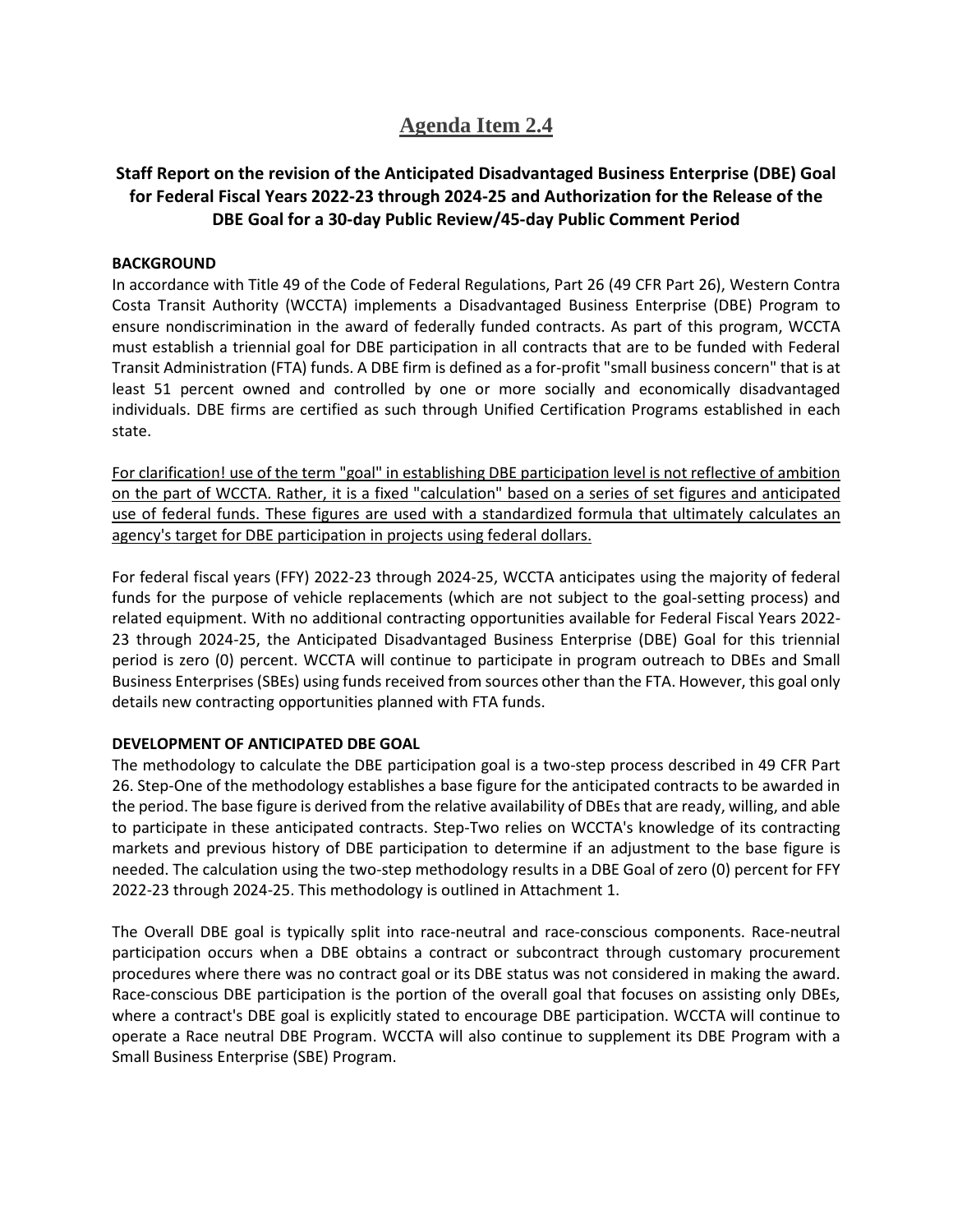#### **OUTREACH/PUBLIC COMMENT PERIOD**

 approval, WCCTA will publish its DBE goal inviting a 30-day review/45-day public comment period. WCCTA will post the goal on its website as required. In accordance with the public participation requirements of 49 CFR Part 26.45, and upon receiving Board

#### **RECOMMENDATION**

 Approval of the Anticipated Disadvantaged Business Enterprise (DBE) Goal for Federal Fiscal Years 2022- 23 through 2024-25.

#### FFY 2022-23 thru 2024-25

#### Anticipated Disadvantaged Business Enterprise (DBE) Goal Methodology

 The methodology to calculate an agency's DBE goal is a two-step process described in 49 CFR Part 26. Step-One of the methodology establishes a base figure for new federally funded contracts anticipated to been done for contracts anticipated to be awarded between October 1, 2022, and September 30, 2025. participate in these anticipated contracts. Step-Two relies on the agency's knowledge of its contracting be awarded in the upcoming three Federal Fiscal Years (October 1 - September 30). This calculation has The base figure is derived from the relative availability of DBEs that are ready, willing, and able to markets and previous history of DBE participation to determine if an adjustment to the base figure is needed. The calculation using the two-step methodology results in an Anticipated DBE Goal of 0% for FY 2023-25 for the WCCTA. This methodology is outlined below.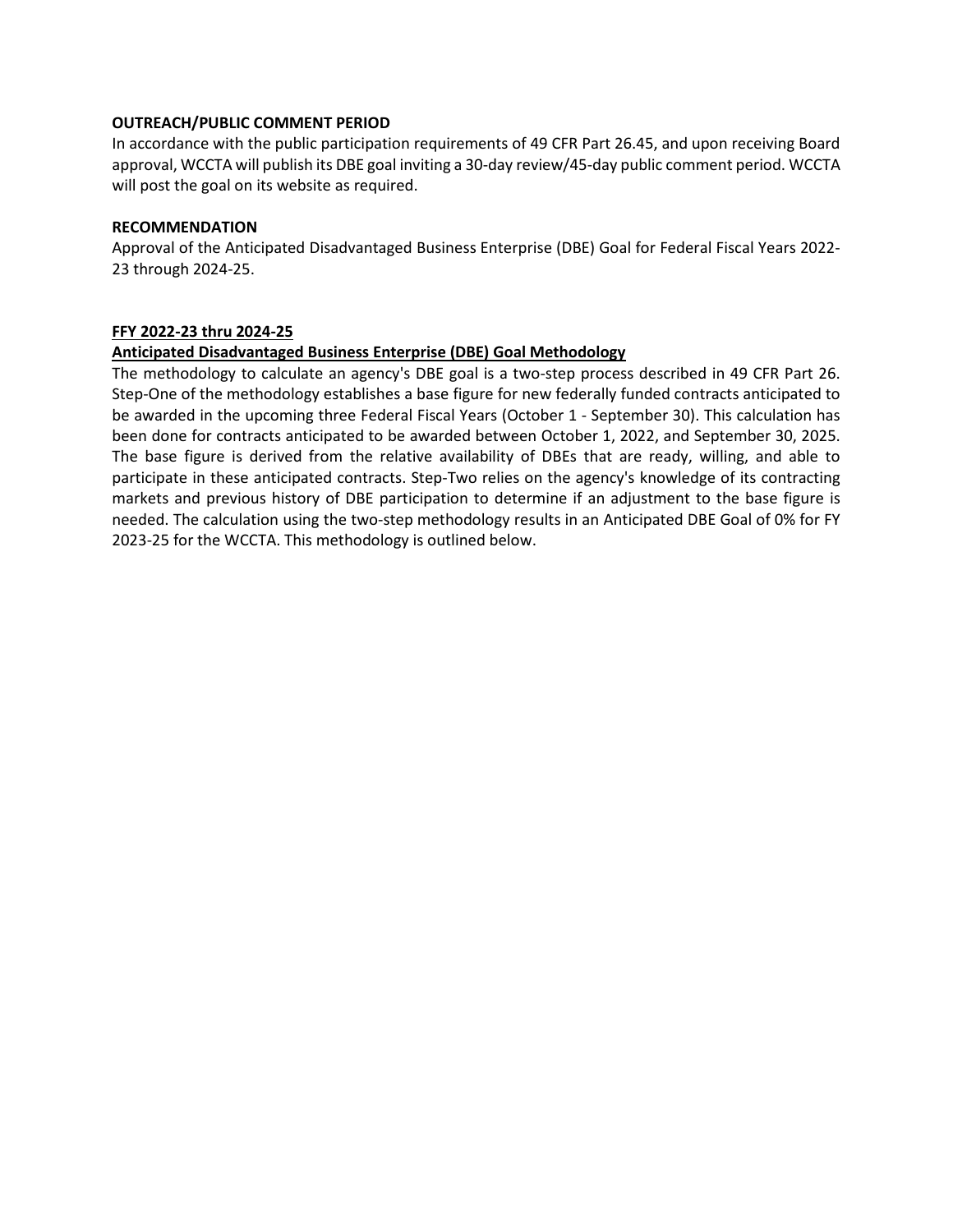#### **Attachment 1**

## FFY 2022-23 through 2024-25 DBE Goal Methodology

**Step 1 – Determine the weight of each type of work by NAICS Code: FTA Assisted Contracts** 

|   | <b>NAICS Code</b>                                        | Project                                  | Amount of<br><b>DOT funds</b><br>on project: | % of total<br><b>DOT funds</b><br>(weight) |  |
|---|----------------------------------------------------------|------------------------------------------|----------------------------------------------|--------------------------------------------|--|
| 1 | 485113<br>Bus and other Motor<br>Vehicle Transit Systems | <b>ADA Operations Set Aside</b>          | \$1,051,980                                  | 1.0000                                     |  |
|   |                                                          |                                          |                                              |                                            |  |
|   |                                                          | <b>Total FTA-Assisted Contract Funds</b> |                                              |                                            |  |

#### **Step 2 - Determine the relative availability of DBE's by NAICS Code:**

|                                                                               |                          | <b>Number of DBEs</b><br>available to<br>perform this<br>work | Number of all<br>firms available<br>(including<br>DBEs) | Relative<br>Availability |
|-------------------------------------------------------------------------------|--------------------------|---------------------------------------------------------------|---------------------------------------------------------|--------------------------|
| <b>NAICS Code</b><br>485113<br>Bus and other Motor<br>Vehicle Transit Systems | ADA operations set aside | 0                                                             | 16                                                      | 0.0000                   |
| <b>Combined Totals</b>                                                        | 0                        | 16                                                            | 0.0000                                                  |                          |

 *Overall DBE Availability*

*Continued*